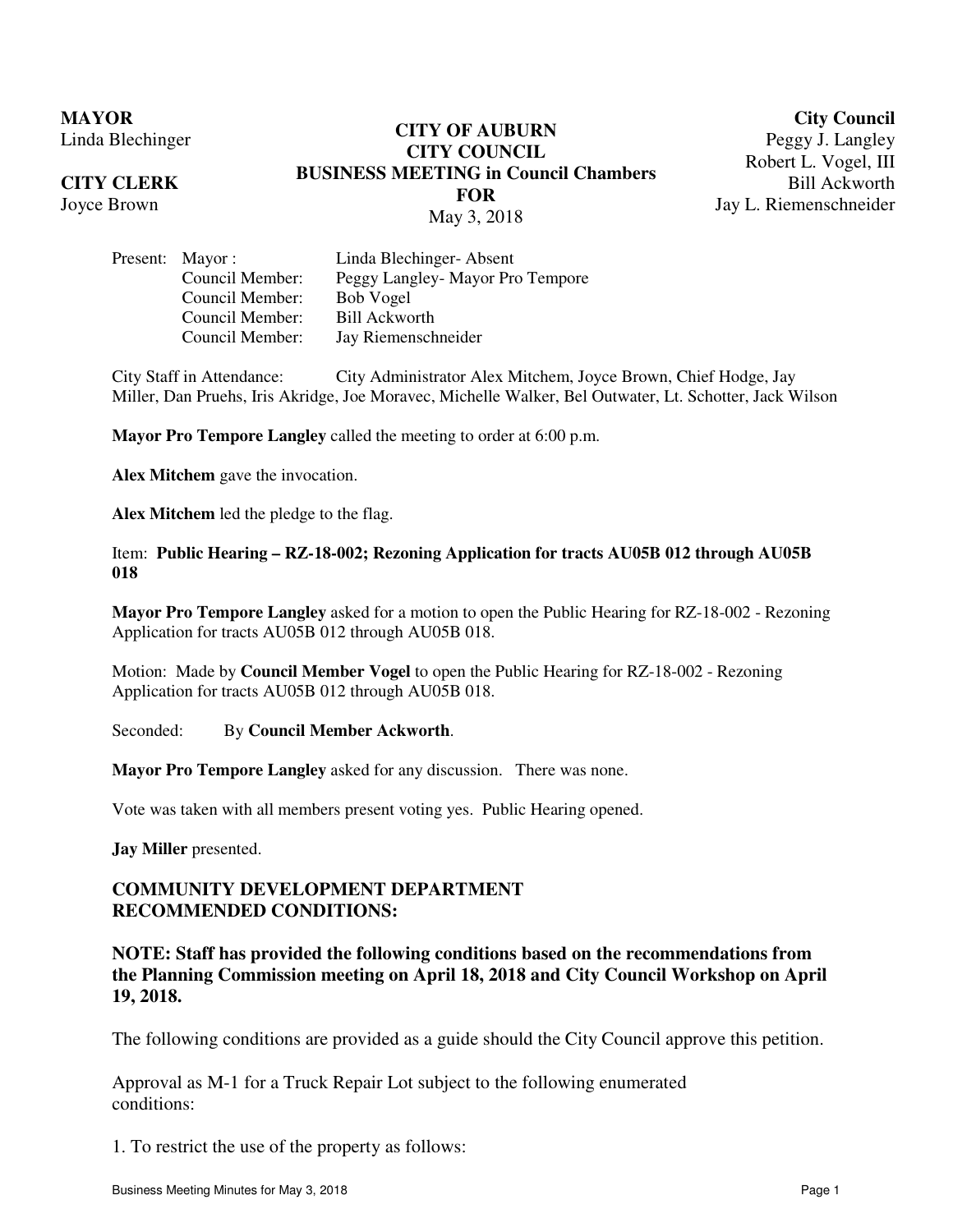A. Truck repair lot for intact vehicles only, with no automobile auction, or salvage, demolition, reconstruction, dismantling, or other alteration of the vehicles allowed on the property.

B. No vehicle shall remain on the site for longer than 2 months.

C. All vehicles shall be parked on approved surfaces.

D. Hours of operation shall be limited to 7:00 am to 7:00 pm.

2. To satisfy the following site development considerations:

A. The development shall abide by all applicable standards of the City of Auburn Development Regulations, unless otherwise specified in these conditions or through approval of a variance administratively or by the Zoning Board of Appeals, as appropriate.

B. All runoff of fluids or any pollutants that may originate from stored vehicles and trucks shall be mitigated on-site. Mitigation measures shall be submitted for review and approval of the Community Development Director. No vehicles may be moved onto the property prior to the installation of all mitigation measures.

C. Provide a six-foot tall opaque fence along all adjoining properties. Fencing shall be located outside of all required buffers with final location and materials subject to the review and approval of the Community Development Director.

D. Natural vegetation shall remain on the property until the issuance of a development permit.

E. No overnight idling of trucks or refrigeration equipment allowed.

F. Exterior lighting and outdoor loudspeakers shall be prohibited.

**Mayor Pro Tempore Langley** asked for any comments in favor of the Rezoning Application for tracts AU05B 012 through AU05B 018.

None given

**Mayor Pro Tempore Langley** asked for any comments opposing the Rezoning Application for tracts AU05B 012 through AU05B 018.

None given

**Mayor Pro Tempore Langley** asked for a motion to close the Public Hearing.

Motion: Made by **Council Member Ackworth** to close the Public Hearing.

Seconded: By **Council Member Vogel**.

**Mayor Pro Tempore Langley** asked for any discussion. There was none.

Vote was taken with all members present voting yes. Public Hearing closed.

### Item: **Public Hearing – RZ-18-003; Rezoning Application for tract AU11 150**

**Mayor Pro Tempore Langley** asked for a motion to open the Public Hearing for RZ-18-003 - Rezoning Application for tract AU11 150.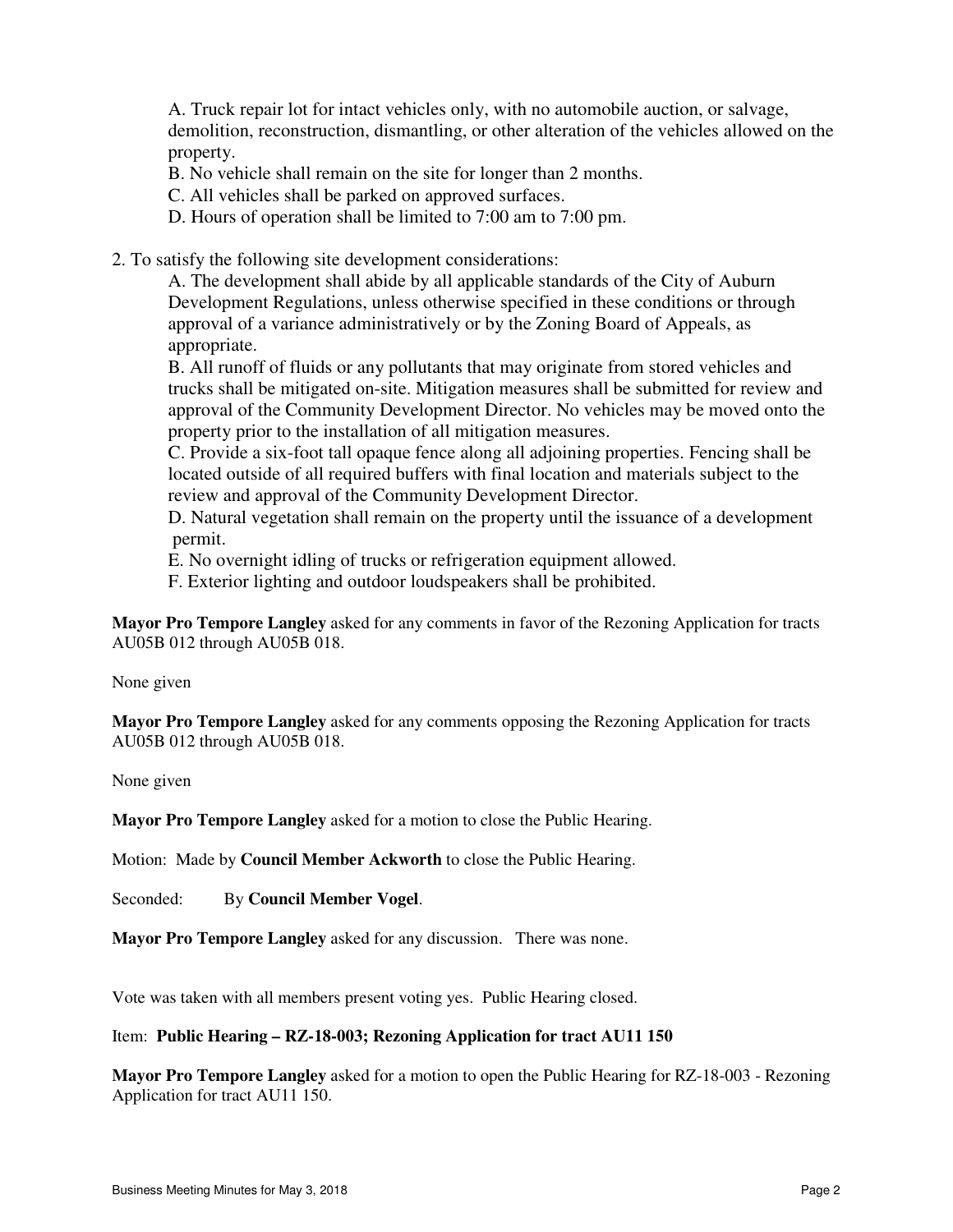Motion: Made by **Council Member Acworth** to open the Public Hearing for RZ-18-003 - Rezoning Application for tract AU11 150.

Seconded: By **Council Member Vogel**.

**Mayor Pro Tempore Langley** asked for any discussion. There was none.

Vote was taken with all members present voting yes. Public Hearing opened.

**Jay Miller** presented.

## **COMMUNITY DEVELOPMENT DEPARTMENT RECOMMENDED CONDITIONS:**

### **NOTE: Staff has provided the following report based on the recommendations from the Planning Commission meeting on April 18, 2018 and Council Workshop on April 19, 2018.**

The following conditions are provided as a guide should the City Council choose to approve this petition.

Approval as R-100 (Single-Family Residence District), subject to the following enumerated conditions:

1. To restrict the use of the property as follows:

A. Buildings shall be constructed of brick or stacked stone fronts with fiber-cement shake or siding. The rear shall be of the same or fiber-cement siding or shake. Architectural elevations shall be submitted for review and approval by the Community Development Director.

B. The minimum heated floor area per dwelling unit shall be 2,000 square feet.

C. All units shall have at least a two-car garage accessed by side entry.

D. A mandatory Homeowner's Association shall be incorporated which provides for building and grounds maintenance, repair, insurance and working capital. Said association must also include declarations and by-laws including rules and regulations which shall at minimum regulate and control the following:

- 1. Exterior home maintenance to include roofing and painting.
- 2. All grounds and common area maintenance, including detention facilities.
- 3. Fence/wall maintenance to include the requirement that any graffiti shall be repaired and repainted within 72 hours.
- 4. Street lights will be maintained by the HOA.
- 2. To satisfy the following site development considerations:

A. The development shall abide by all applicable standards of the City of Auburn Development Regulations, unless otherwise specified in these conditions or through approval of a variance administratively or by the Zoning Board of Appeals, as appropriate.

- B. All front yards shall be sodded.
- C. All utilities shall be placed underground.
- D. Natural vegetation shall remain on the property until the issuance of a development permit.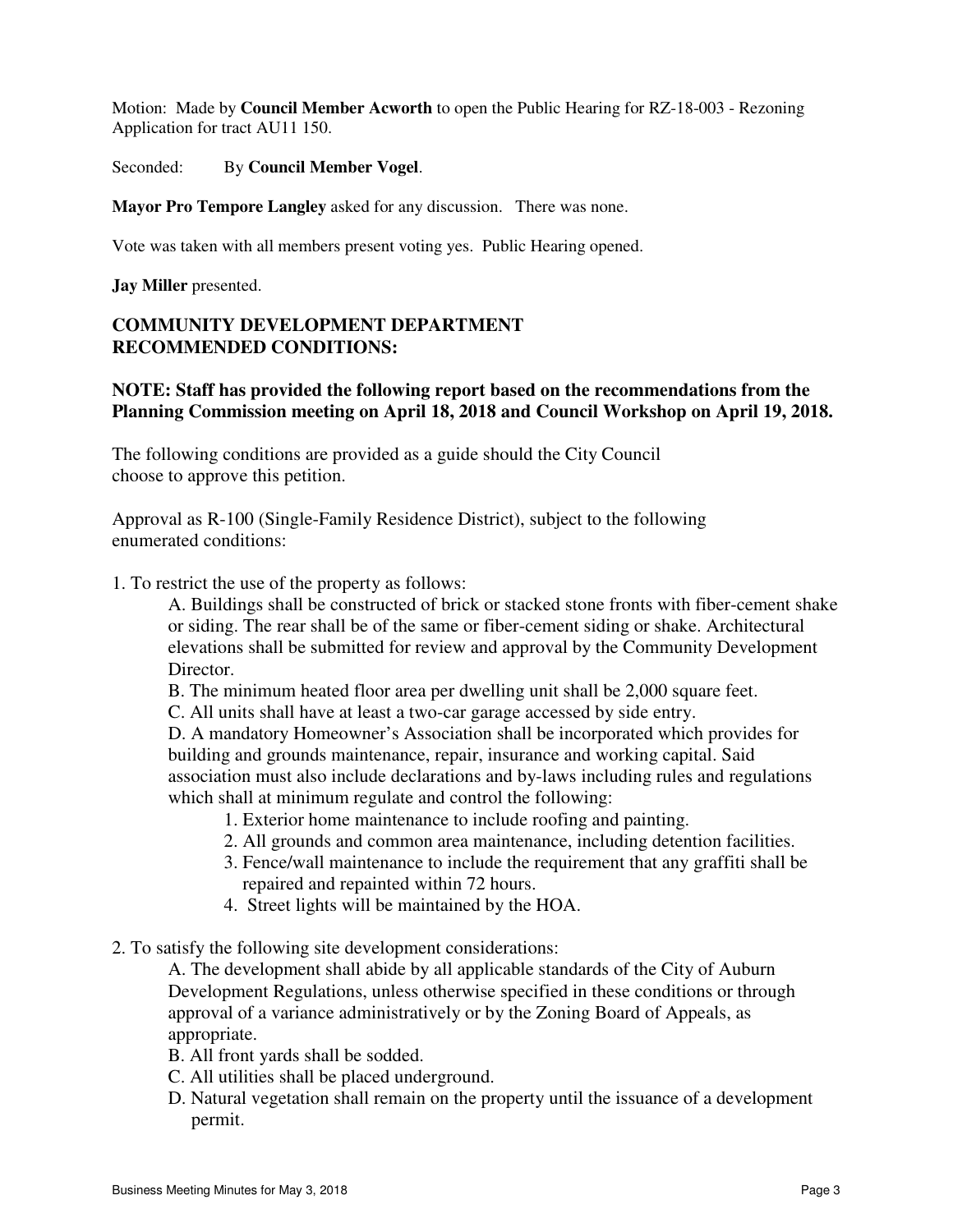3. Development shall be undertaken in substantial conformance to the site plan dated May 3, 2018 and presented to the City Council on May 3, 2018.

**Mayor Pro Tempore Langley** asked for any comments in favor of the Rezoning Application for tract AU11 150.

**John Stell,** the applicant, **s**poke in favor of the Rezoning Application for tract AU11 150. John presented the revised site plan (attached to the minutes). John said the homes would be brick and stone accented, shared driveways, and side entry garages. John stated that he agrees with the approved recommended conditions of the Planning Commission, Mayor and Council.

**Mayor Pro Tempore Langley** asked for any comments opposing the Rezoning Application for tract AU11 150.

None given

**Mayor Pro Tempore Langley** asked for a motion to close the Public Hearing.

Motion: Made by **Council Member Riemenschneider** to close the Public Hearing.

Seconded: By **Council Member Ackworth**.

**Mayor Pro Tempore Langley** asked for any discussion. There was none.

Vote was taken with all members present voting yes. Public Hearing closed.

#### **Council Reports and Announcements**

None given

#### **Staff Reports**

Copies of staff reports are located at the end of this document. **Chief Hodge** reported that Auburn Police Explorers competed in a District Explorer competition held at the Gwinnett County Fairgrounds and placed third overall in the competition. Congratulations to the Explorers and to Marc Pharr (the new leader for the Explorers) for a great job representing the City. Chief also reported that Kara Cruz is in her third week at the Police Academy in Forsyth, Georgia and is the top academic performer in her class at this time. **Bel Outwater** announced that the Auburn Library will be having a Blood Drive Tuesday, May 22, 2018 from 1:00PM to 6:00PM offering up to \$10 off on their Library account for participation. Bel also reported that she attended Technology Boot Camp, a two-day training at Unicoi Stat Park put on by the Georgia Public Library Service. Bel announced that The Auburn Library was one of 50 libraries across the country chosen to participate in the Public Library Association's Intern Initiative Cohort – they are giving them funds to hire a high school intern for (10) weeks this summer. The intern and Bel will be traveling to DC for training in June and to Chicago in September to present on the success of the program. **Iris Akridge** announced that the week of May 21<sup>st</sup> through May 27, 2018 is Public Works week and read Proclamation# 04-018. **Dan Pruehs** reported that Auburn Ever After Event is this Saturday starting at 4:00PM with 45 different characters from 19 different movies. Dan also reports that the Auburn Center is starting to take shape – the sidewalks have been poured, the drop off apron has been asphalted. The upstairs columns have been trimmed out, the bathroom fixtures have been installed, and the floors have been cleaned upstairs. Winder Glass is finishing up the glass replacement and installing the new glass doors. **Joyce Brown** reported that the Government Management Indicators (GOMI) survey has been submitted to the Georgia Department of Community Affairs. **Alex Mitchem** reported that the City Accountant position has been filled and that Suzanne Martin accepted the position. Alex announced that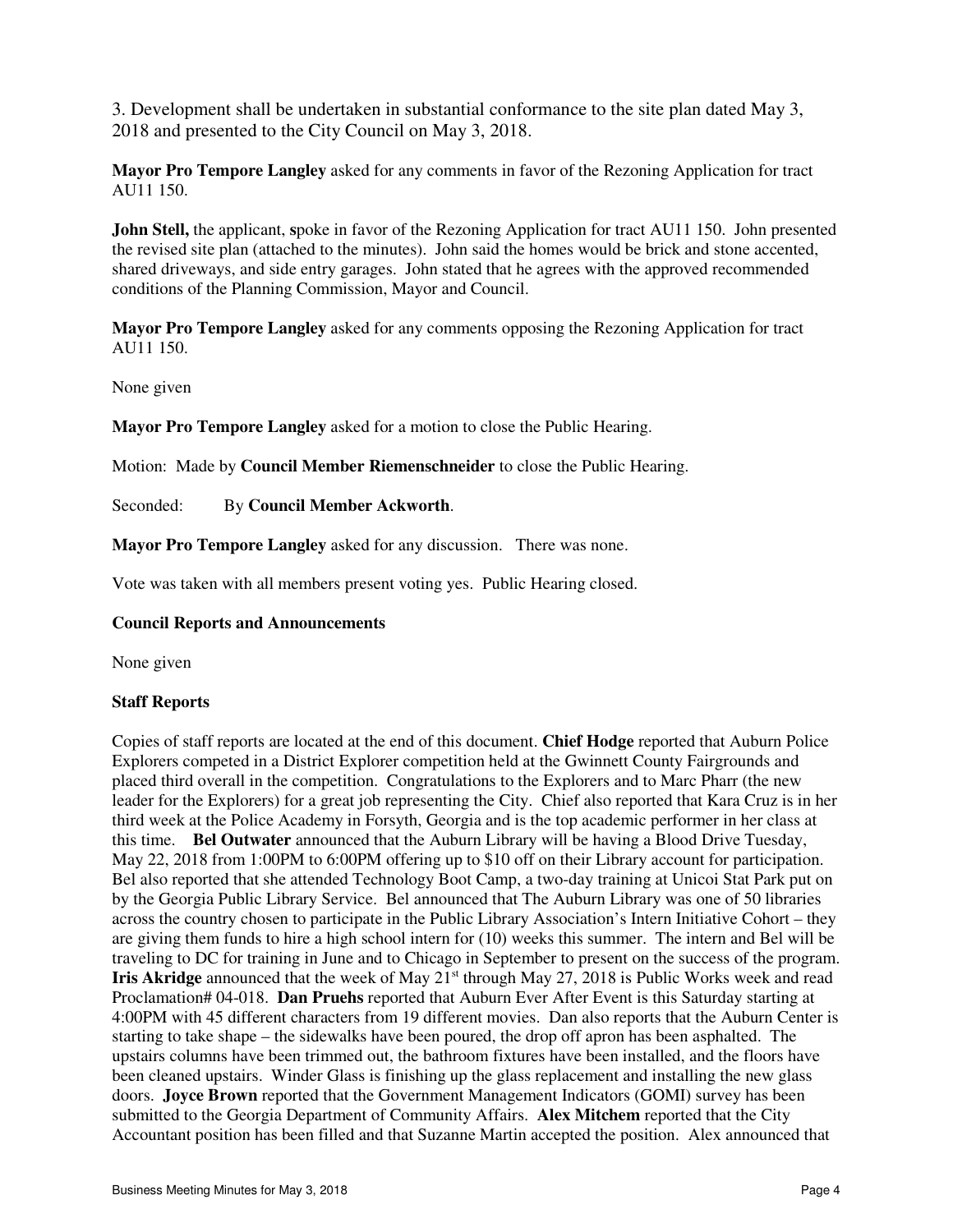the week of May 6<sup>th</sup> through May 12, 2018 is the 49<sup>th</sup> Annual Municipal Clerks Week and read Proclamation# 05-018.

The following staff reports were given: Police Department - Chief Hodge, Library - Bel Outwater, Stormwater - Joe Moravec, Public Works - Iris Akridge, Parks & Leisure - Dan Pruehs, Community Development - Jay Miller, City Clerk - Joyce Brown, Administration- Alex Mitchem

#### Item: **Citizen Comments on Agenda Items**

**Mayor Pro Tempore Langley** asked for any Citizens comments for items on tonight's agenda.

None given

Item: **Consent Agenda**

**Mayor Pro Tempore Langley** asked if any of the consent agenda items needed to be removed for further discussion.

None given

**Mayor Pro Tempore Langley** asked for a motion to approve the Consent Agenda:

 April 5, 2018- Business Meeting Minutes April 19, 2018- Workshop Meeting Minutes Department Restructuring Backflow Compliance Hayes & James Task Orders City Clerk Compensation GEFA Agreements National Public Works Month 49th Annual Municipal Clerks Week

Motion: Made by **Council Member Vogel** to approve the Consent Agenda.

Seconded: By **Council Member Riemenschneider**.

**Mayor Pro Tempore Langley** asked for any discussion. There was none.

Vote was taken with all members present voting yes.

### Item: **Rezoning Parcel ID AU05B012 – AU05B018 Auburn Park Drive**

**Mayor Pro Tempore Langley** asked for a motion to approve rezoning seven parcels (AU05B012 through AU05B018) from C-3 (Central Business and heavy Commercial district) to M-1 (Light Manufacturing District) with the conditions as revised.

Motion: Made by **Council Member Riemenschneider** to approve rezoning seven parcels (AU05B012 through AU05B018) from C-3 (Central Business and heavy Commercial district) to M-1 (Light Manufacturing District) with the conditions as revised.

Seconded: By **Council Member Vogel**.

**Mayor Pro Tempore Langley** asked for any discussion. There was none.

Vote was taken with all members present voting yes.